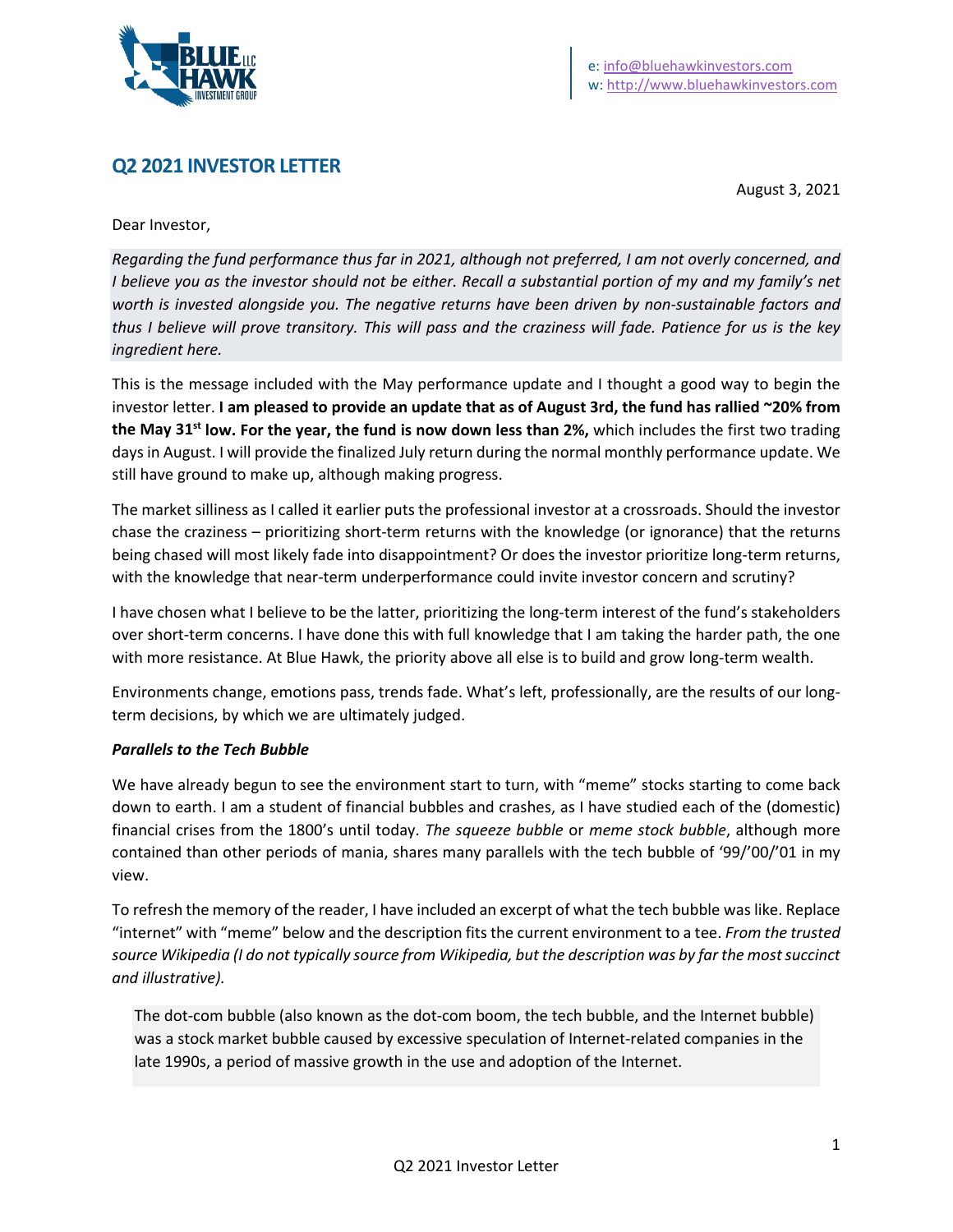

Between 1995 and its peak in March 2000, the Nasdaq Composite stock market index rose 400%, only to fall 78% from its peak by October 2002, giving up all its gains during the bubble. During the crash, many online shopping companies, such as Pets.com, Webvan, and Boo.com, as well as several communication companies, such as Worldcom, NorthPoint Communications, and Global Crossing, failed and shut down. Some companies, such as Cisco, whose stock declined by 86%, Amazon.com, and Qualcomm, lost a large portion of their market capitalization but survived.

As a result of these factors, many investors were eager to invest, at any valuation, in any dot-com company, especially if it had one of the Internet-related prefixes or a ".com" suffix in its name. Venture capital was easy to raise. Investment banks, which profited significantly from initial public offerings (IPO), fueled speculation and encouraged investment in technology. A combination of rapidly increasing stock prices in the quaternary sector of the economy and confidence that the companies would turn future profits created an environment in which many investors were willing to overlook traditional metrics, such as the price–earnings ratio, and base confidence on technological advancements, leading to a stock market bubble. Between 1995 and 2000, the Nasdaq Composite stock market index rose 400%. It reached a price–earnings ratio of 200, dwarfing the peak price–earnings ratio of 80 for the Japanese Nikkei 225 during the Japanese asset price bubble of 1991. In 1999, shares of Qualcomm rose in value by 2,619%, 12 other largecap stocks each rose over 1,000% in value, and seven additional large-cap stocks each rose over 900% in value. Even though the Nasdaq Composite rose 85.6% and the S&P 500 rose 19.5% in 1999, more stocks fell in value than rose in value as investors sold stocks in slower growing companies to invest in Internet stocks.

An unprecedented amount of personal investing occurred during the boom and stories of people quitting their jobs to trade on the financial market were common. The news media took advantage of the public's desire to invest in the stock market; an article in The Wall Street Journal suggested that investors "re-think" the "quaint idea" of profits, and CNBC reported on the stock market with the same level of suspense as many networks provided to the broadcasting of sports events.

Sound familiar? To be clear, my point is not that the market is in a bubble. Many stocks are reasonably valued. My point is that "meme" stocks are a bubble.

Euphoria is an intense and unstable emotion. When a euphoric mood swings, the intensity of the emotion remains, the positive/negative quality of the emotion is what changes. The line between euphoria and fear is fine.

When stocks trade on emotion rather than fundamentals, seemingly big gains become big losses as all investors rush for the door at the same time. The "meme" stock craze, which has hurt us this year, looks quite similar to the dot-com bubble to me. Fortunately, both appear to be insulated pockets in the market.

#### **If there is ever a time to short sell, now is the time with "meme" stocks being the target.**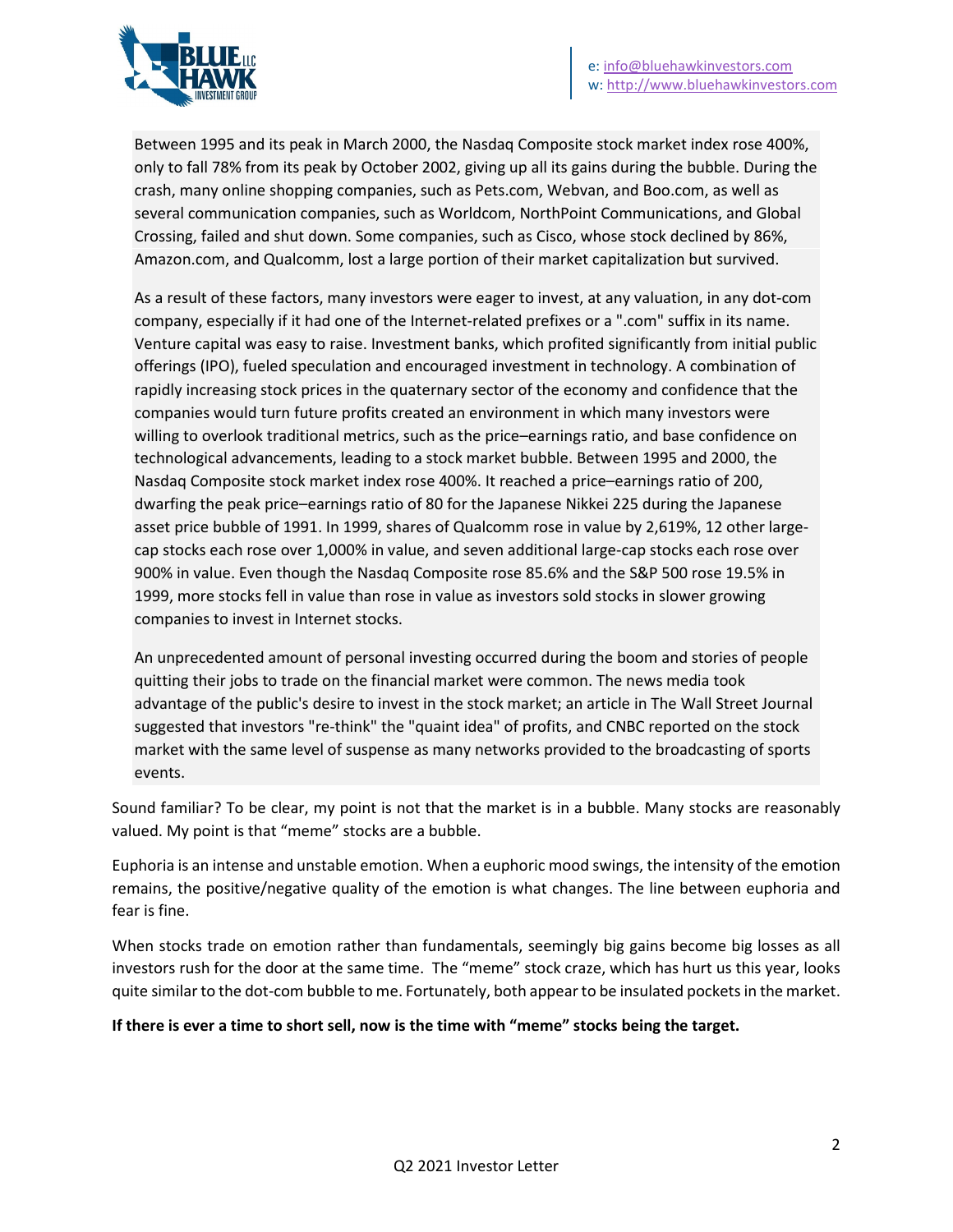

## *Short Selling and Timing*

When short selling, the investor is making the bet that a stock will trade at a lower price at a future date; the investor is betting the stock is (1) overpriced and (2) will decrease in value. When is the time an investor can have the highest conviction a stock is overpriced and will decrease in value in the future? The answer is obvious – during bubbles/manic periods. That is the easy part.

The challenging part is timing when to enter the trade. Bubbles by definition imply stocks increase in value far beyond their intrinsic worth. Whenever an investor enters the trade, the chances are he or she is going to look very dumb for an extended period of time. *The saying is that stocks take the escalator up and the elevator down.* 

The goal, however, is not to precisely time investments, in this case the deflation of a frothy pocket of the market. This is a fool's errand. The goal is to profit from overvalued securities, via short sales, and structure the investments in a way as to be able to maintain the position for when the bubble begins to deflate, an event whose occurrence is highly likely but timing unknowable. To say another way, patience and risk management are vital ingredients in successful short selling.

Worried about investor patience and having to present short-term returns, investors tend to avoid these trades. Or even worse, they lose patience and give up halfway through the bet.

But what if we do not care about looking dumb in the short run? W*hat if I have earned enough trust from investors to know that they will have faith in the positive long-term bets, even if they look ugly in the nearterm.* In essence, I am spending some of the trust capital I have earned and stored in the piggy bank for a day like today. The balance of the piggy bank is not low, but it for sure is not unlimited as well. With a patient investor base, shorting these stocks becomes very compelling investments, albeit with very close risk management monitoring.

I have been adding exposure towards the end of Q1 and into Q2, after the stocks were up hundreds of percent and in some cases thousands of percent. The fund has had a tough year thus far because I was early, even after waiting to enter until after the stocks shot up. But the goal is not to time entrance perfectly, that is impossible. The goal is to find profitable trades that one can stay in throughout. To be frank, volatility was on the higher end of where I am comfortable. I closely monitored the situation and holdings every day, prepared to exit positions if needed.

## **One of the fund's core tenants is finding opportunities to trade volatility for long-term wealth creation. If there was ever a reason to short sell, this is it.**

### *Additional Note*

I want to get back to writing the letters centered around where I am passionate, which is interesting analysis on individual companies. This quarter I felt that a more direct letter to investors was warranted. I'm hoping to adjust going forward.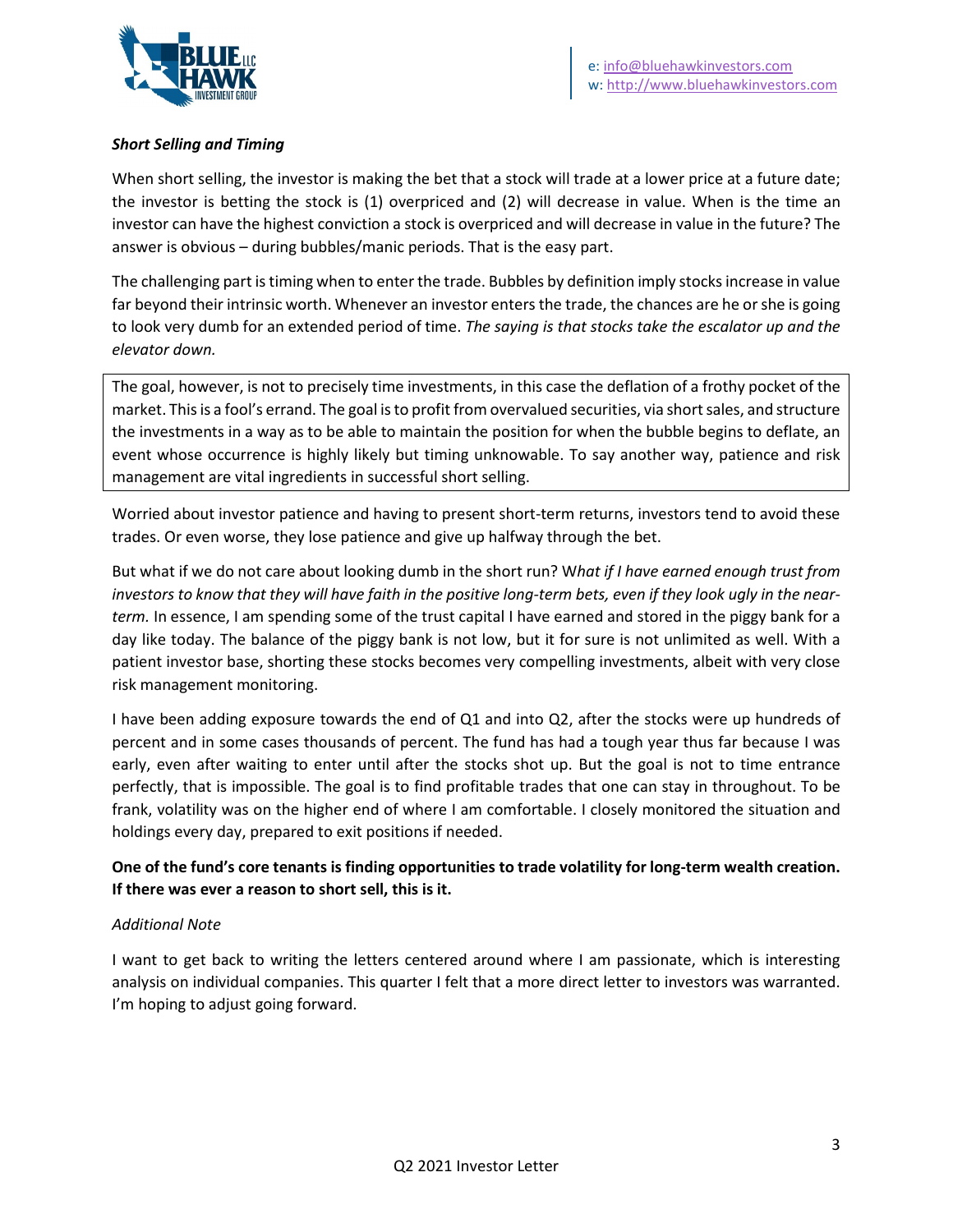

As always, I thank the fund's investors for their continued support. Please feel free to reach out with any questions.

Sincerely,

Jake DuBois, Managing Member